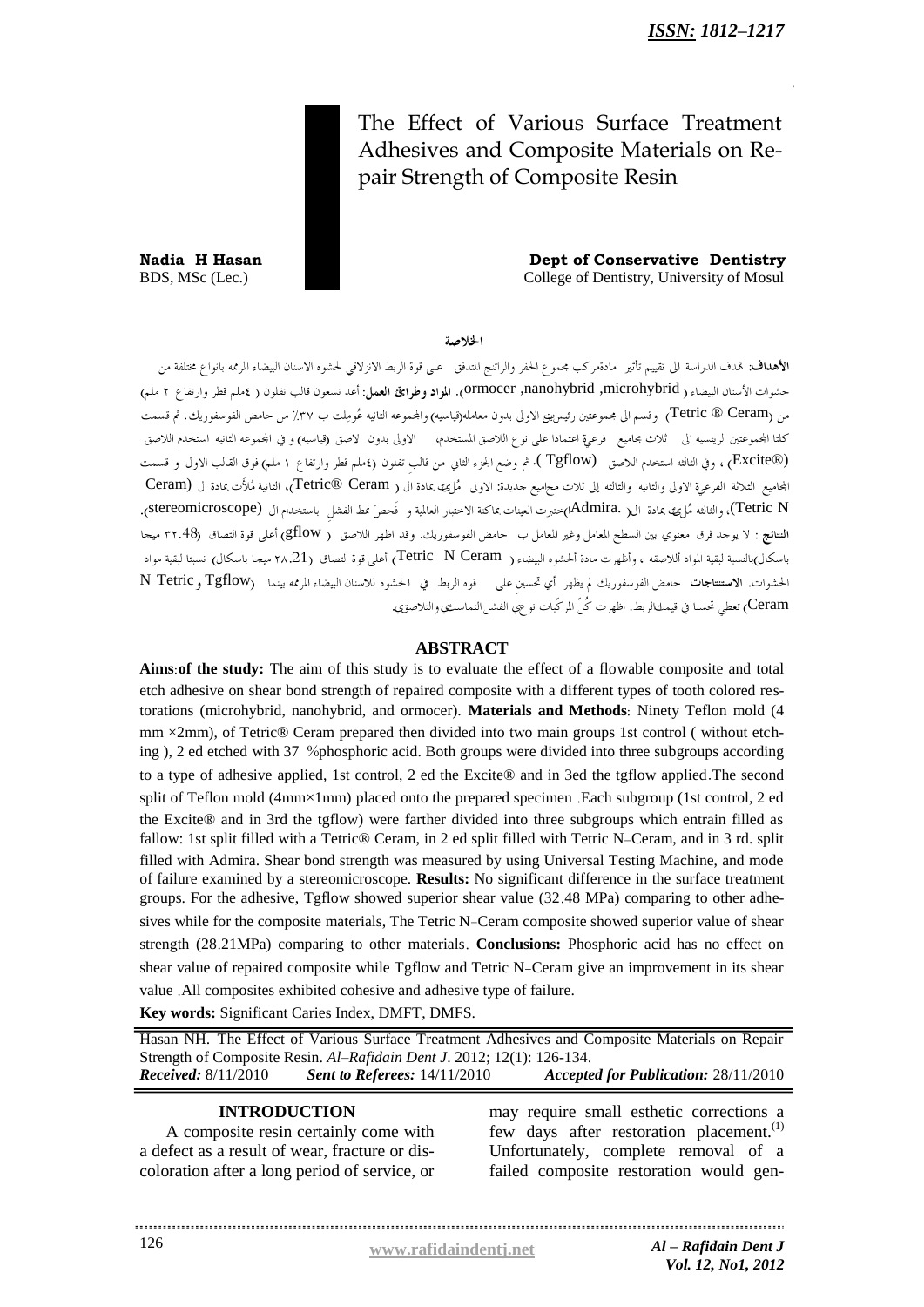erally entail removal of previously etched enamel and subsequent etching of more enamel in order to optimize the enamel bond.<sup>(2)</sup>Complete removal will therefore inevitably lead to larger cavities with further loss of tooth substance .On the basis of tooth saving principles, repair is an appropriate alternative of replacement of failed restorations and possibly increases the longevity of restorations at low cost, however some other factors like clinical situations, cost, esthetic, extent and mode of failure, failure site, quality of existing restoration, cause of failure and expected age of the existing restoration affect the treatment plan.<sup>(3)</sup> Selective repair of the unsatisfactory part can be considered as more conservative approach than complete removal and remaking of the defective resin-based restoration.<sup>(4)</sup>

Bond strength of incrementally built up composite on fresh, uncontaminated or unprepared composite resin is similar to cohesive strength of the material.<sup>(5)</sup>There is, however, a possibility of repair may lead to an unacceptably weak restoration . This potential problem has been investigated in several composite resin repair studies that have shown a wide variation in interfacial repair bond strengths equal 25- 80 %of the cohesive strength of the composite. (6) It seems because of lack of airinhibited layer on surface, the degree of unreacted carbon double bond is lower and the chemical bonding between fresh and aged composite is not a reliable bond. $(7)$ 

Successful resin repair requires development of an adequate interfacial bond between the old and new resins various methods have been reported to improve the reactivity of highly converted composites .These methods include acid etching,  $^{(8)}$  air abrasion,  $^{(9)}$  and the use of solvents and silanes.<sup>(2)</sup> In addition, several studies have shown that the use of an intermediate bonding agent,  $(10, 11)$  repair material used,  $(12)$  and time after repair,  $(11)$  enhances the repair bond significantly .

In order to achieve long-lasting composite restorations, recent developments in polymer science have focused on reducing filler particle sizes and at the same time maximizing particle loading in composites, a nano-hybrid composite has conventional glass and innovative nano-scaled fillers. The reduction in particle size with such new resin composites has apparently opened a new gateway in restorative dentistry. Nano composites are claimed to combine the good mechanical strength of the hybrids and the superior polish of the microfills.<sup>(13, 14)</sup> In an attempt to overcome some of the limitations and concerns associated with the traditional composites, a new packable restorative material was introduced called ormocer which combines the surface properties of the silicones. The toughness of the organic polymers and the hardness and thermal stability of ceramics.<sup>(15)</sup> Therefore, the objectives of this study is to evaluate the effect of a flowable composite and total etch adhesive on shear bond strength of repaired composite with a different types of tooth colored restorations (microhybrid, nanohybrid, and ormocer).

#### **MATERIALS AND METHODS**

The materials used in this study are listed in (Table 1) and were used strictly according to the manufacturer's recommendations.

|                                                  | Table (1): Materials used |                                          |
|--------------------------------------------------|---------------------------|------------------------------------------|
| Material                                         | Batch No.                 | Manufacturer                             |
| Tetric <sup>®</sup> Ceram                        | K00653                    | Ivoclar vivadent                         |
| Dental Restorative                               |                           |                                          |
| <b>Total Etch</b>                                | K48227                    | Ivoclar vivadent                         |
| 37% phosphoric acid                              |                           |                                          |
| Excite <sup>®</sup> Advanced Adhesive Technology | K43993                    | Ivoclar vivadent                         |
| Universal Dental Adhesive                        |                           |                                          |
| <b>Tgflow</b>                                    | 0510                      | Technical & General LTD, London, UK.     |
| Flowable Light Cure Composite                    |                           |                                          |
| Tetric N-Ceram                                   | K09686                    | Ivoclar vivadent                         |
| Admira (light-cured) Ormocer® based dental       | 811FGA1                   | Technical & General LTD, London, England |
| restorative material                             |                           |                                          |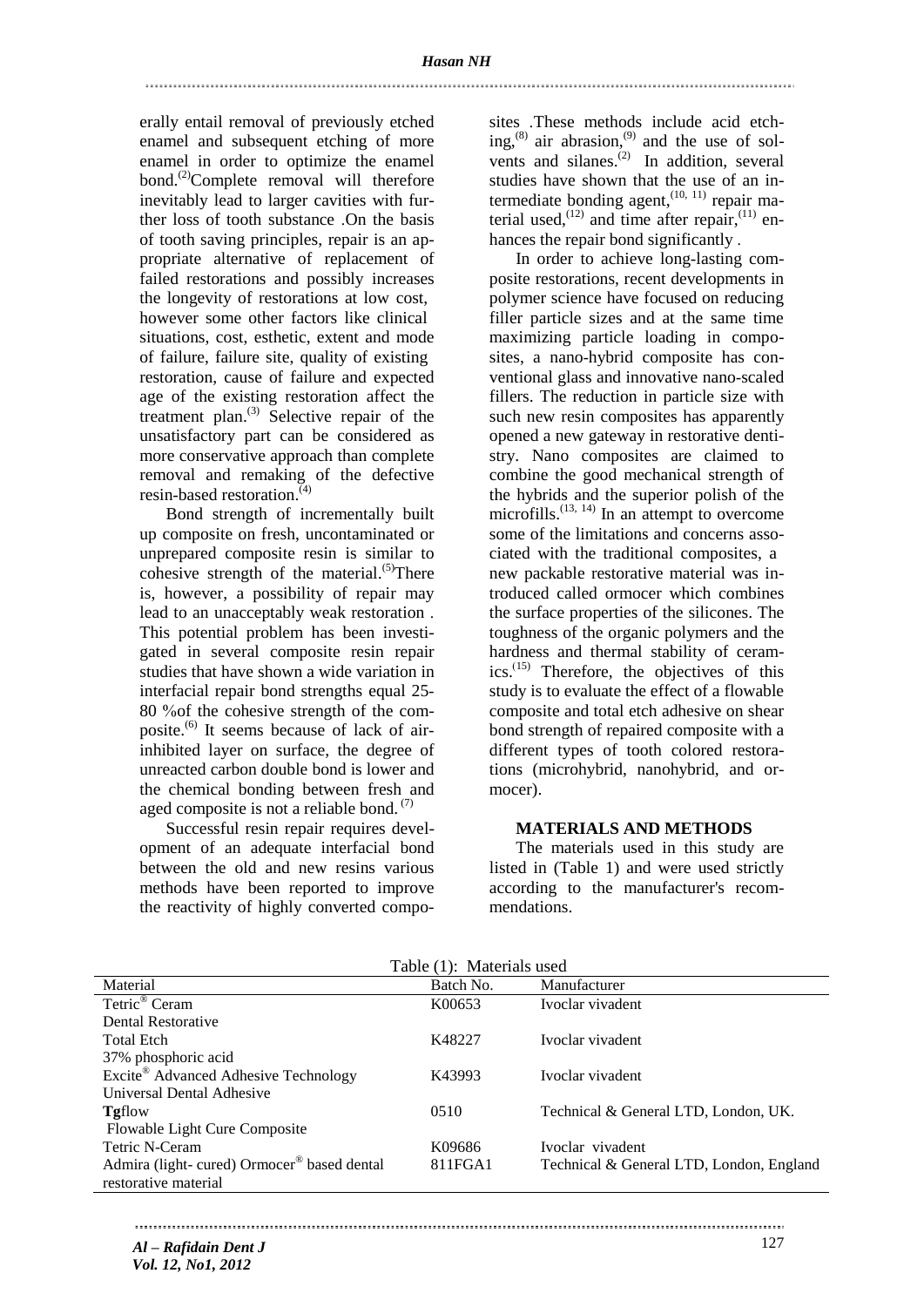Ninety specimens of a light cured Tetric® Ceram composite, were prepared using a Teflon mold, the mold had a central hole measuring (4mm) in diameter and (2mm) in height. The mold was inserted on a glass slide and filled with a Tetric<sup>®</sup> Ceram using an incremental technique with a plastic instrument, covered with

Mylar strip and glass slide to produce a smooth surface and facilitate light curing, then cured with visible light source (Ivoclar vivadent. LED itian) for 40s from the top of the specimen with a standard light at  $560$ mw/cm<sup>2</sup> assessed with a radiometer every 5 restorations (Figure1 a, b and c).



Figure 1: Steps for preparing sample

The samples were stored in distilled water at  $37^{\circ}$ C for 24h, thermo-cycled, to age the specimens of composite ,for 300 cycles at temperature ranging from  $5\pm2\degree$ C to  $55\pm2\degree$ C; each cycle lasted for 45s with a dwell time of 15s, in each path, and 15s intervals between paths.

 The samples were randomly assigned to two groups ( $n=45$ ). In 1<sup>st</sup> group  $(A1)$ , the top surface Tetric<sup>®</sup> Ceram was remain intact (control) while the  $2<sup>ed</sup> (A2)$ group, the surface was etched for 15s with 37 %phosphoric acid etching gel, washed with water spry for 10s and air dried for 10s.

Both main groups  $(1<sup>st</sup>$  and  $2<sup>ed</sup>)$  were farther subdivided in three subgroups according to the type of adhesive material applied  $(n = 15)$ ,  $(B1, B2, and B3)$ , and immediately further processed. In (B1) groups, the top surface of the Tetric® Ceram, no adhesive was applied, (control). In  $(B2)$  groups, the Excite<sup>®</sup> (Advanced Adhesive Technology) was applied in a thin layer on the top surface of the composite using a micro-brush, gently air-thinned under compressed air and cured for 20s. Finally, in (B3) groups the **tg**flow (Flowable Light Cure Composite) was applied in a thin layer on the top surface of the composite using a micro-brush, gently airthinned under compressed air and cured for 20s.

For repair composite application, the second split of Teflon mold" (4mm in diameter and 1mm in height)" was placed on to the prepared specimen. Each groups (B1,B2,and B3) farther subdivided into three subgroups  $(n = 5)$ ,  $(C1, C2, and C3)$ .The second split of Teflon mold of (C1) group filled with a Tetric® Ceram was inserted into the mold incrementally, and cured for 40s. The (C2) group filled with Tetric N-Ceram, and cured for 40s. Finally, the (C3) group were filled with Admira and cured for 40s. After curing, specimens were gently removed from the Teflon molds and stored in distilled water at 37°C for 24h.

The bond strength between the light cured Tetric® Ceram composite and the repaired tooth colored restorations was measured by using Universal Testing Machine (Soil Test Co. Inc., ILL. USA) with a Knife edge head placed at the interface between the old and repaired composite at a cross head speed of  $0.5$ mm/min<sup> $(16)$ </sup> (Figure  $2$  a, b, and c).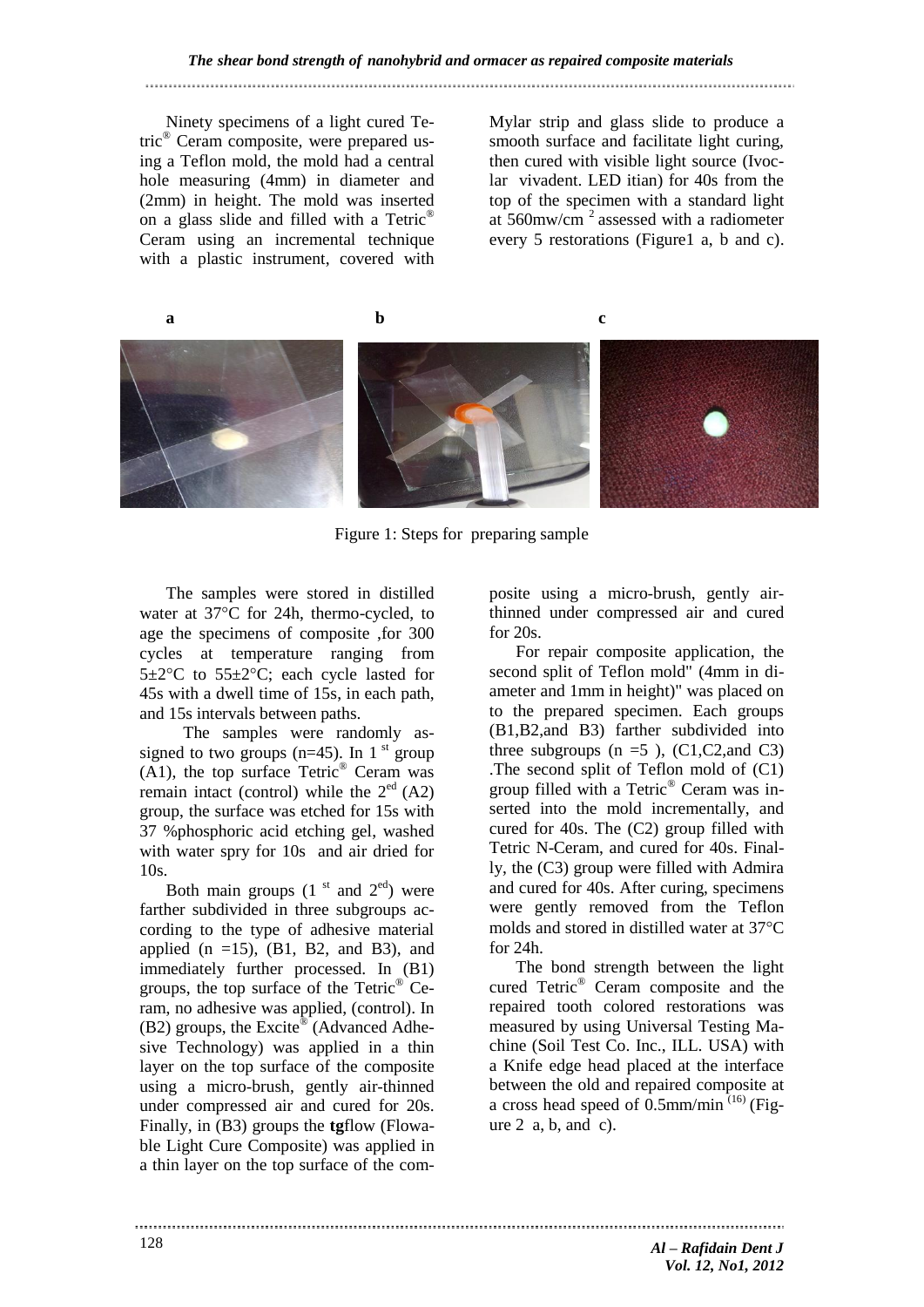

Figure 2: UniversalTestingMachine (SoilTest Co. Inc.,ILL. USA).

The modes of fracture were examined by a stereomicroscope (Zeiss, MC 63A, Germany) at 20X magnification power. Data were tabulated and statistically analyzed. They were analyzed using analysis of variance (ANOVA) followed by Duncan's Multiple Range Test at 1%level of significance to indicate if there were any statistical difference in shear bond strength of all groups.

#### **RESULTS**

The mean and standard deviation of shear bond strength data obtained for all test groups are shown in (Table 2).

| NCSUMATIVE IVIAUTHAI          |                                                   |                                                       |                                                             |                                                     |  |  |  |  |
|-------------------------------|---------------------------------------------------|-------------------------------------------------------|-------------------------------------------------------------|-----------------------------------------------------|--|--|--|--|
| <b>Restorative Material</b>   |                                                   |                                                       |                                                             |                                                     |  |  |  |  |
| <b>Surface treat-</b><br>ment | <b>Adhesive</b>                                   | Tetric <sup>®</sup> Ceram<br>$Mean + SD$              | <b>Tetric N-Ceram</b><br>$Mean + SD$                        | Admira<br>$Mean + SD$                               |  |  |  |  |
| control                       | control<br>$Excite^{\circledR}$<br><b>T</b> gflow | $8.0008 + 3.688$<br>38.5829+1.0653<br>35.7411+15.3196 | 28.9645+16.4496<br>$25.0953 + 9.8989$<br>$26.1883 + 8.4188$ | 7.9789+1.1998<br>18.2312+0.9696<br>30.8226+5.2646   |  |  |  |  |
| Phosphoric<br>acid            | control<br>$Excite^{\circledR}$<br>Tgflow         | 8.7003+0.3674<br>$9.6621 + 3.5464$<br>30.2549+0.7225  | 22.0786+9.9996<br>30.4947+3.2424<br>36.4625+14.7686         | 23.5214+20.7822<br>12.3509+1.3161<br>35.4132+7.5567 |  |  |  |  |

Table (2): Means and standard deviations of Surface treatment, Adhesives and Restorative Material

SD: Standard deviation.

Statistical analysis of data by using the analysis of variance "ANOVA" revealed that there was highly significant difference at 1% level of significe among the

different subgroups for each group, but no significant difference revealed between the surface treatments groups (Table 3).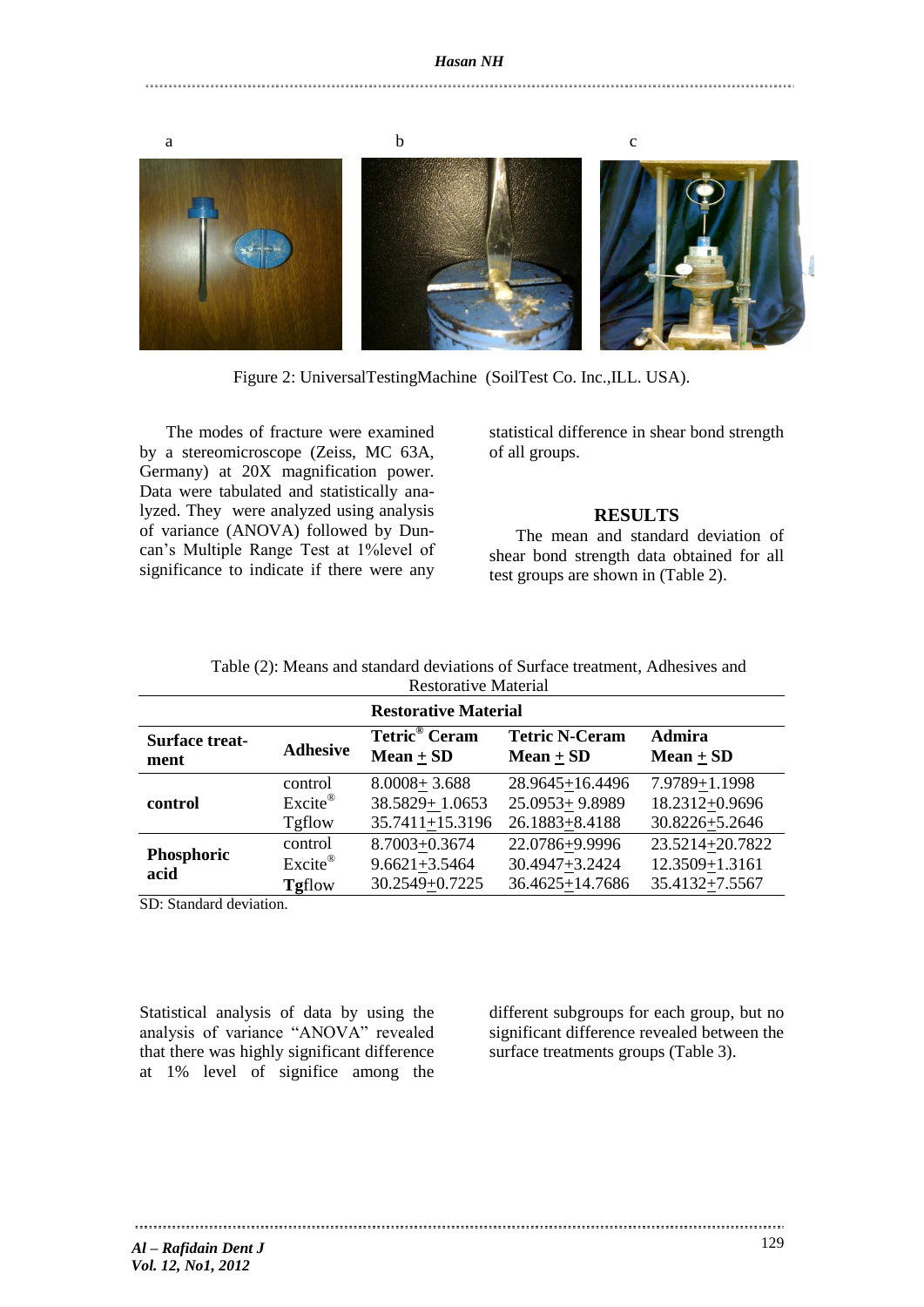*The shear bond strength of nanohybrid and ormacer as repaired composite materials*

| S.O.V.                                                            |    | d.f. M.S.      |
|-------------------------------------------------------------------|----|----------------|
| Surface treatment                                                 |    | $31.611^{n.s}$ |
| Adhesives                                                         |    | 1949.95**      |
| Restorative Material                                              |    | 438.22**       |
| Interaction Between Surface treatment and Intermediate Adhesive   |    | 417.59**       |
| Interaction Between Surface treatment and Restorative Material    |    | 574.44**       |
| Interaction Between Adhesives and Restorative Material            | 4  | 383.8**        |
| Interaction Among Three Main Factors Surface treatment Adhesives, |    |                |
| and Restorative Material                                          |    | $337.5**$      |
| Error                                                             | 72 | 86.20          |

Table (3): Mean square analysis for Surface treatment, Adhesives and Restorative Material

n.s. Indicated not significant, \*\* Indicated highly significant differences at 1% level,

d.f.: Degree of freedom; M.S.: Mean square; S.O.V.: Source of variance

Further investigation using Duncan's New Multiple Range Test" to revealed the differences in shear bond strength value of surface treatment, adhesives and restorative material. No significant difference showed between the surface treatment groups (control and phosophoric acid) (Figure 3). For the adhesive types the

**tg**flow showed the highest shear value (32.48 MPa) in compare with total etch adhesive Excite® and the control one (Figure 4). For the restorative materials, the Tetric N-Ceram composite showed the highest shear value (28.21MPa) in compare with Tetric® Ceram and Admira (Figure 5).



Figure 3: a histogram representing the mean of shear bond strength of the surface treatment groups.

Figure 4: a histogram representing the mean of shear bond strength of the adhesives

Figure 5: a histogram representing the mean of shear bond strength of the restorative material.

For the interaction between the **tg**flow and the total etch adhesive Excite®, showed a high shear value when used without surface treatment group and with the phosphoric acid (for the **tg**flow) in

compare with others. The Tetric N-Ceram and Tetric® Ceram showed a high shear value when used without surface treatment and with the phosphoric acid (for the **Tetric** N-Ceram) in compare with others.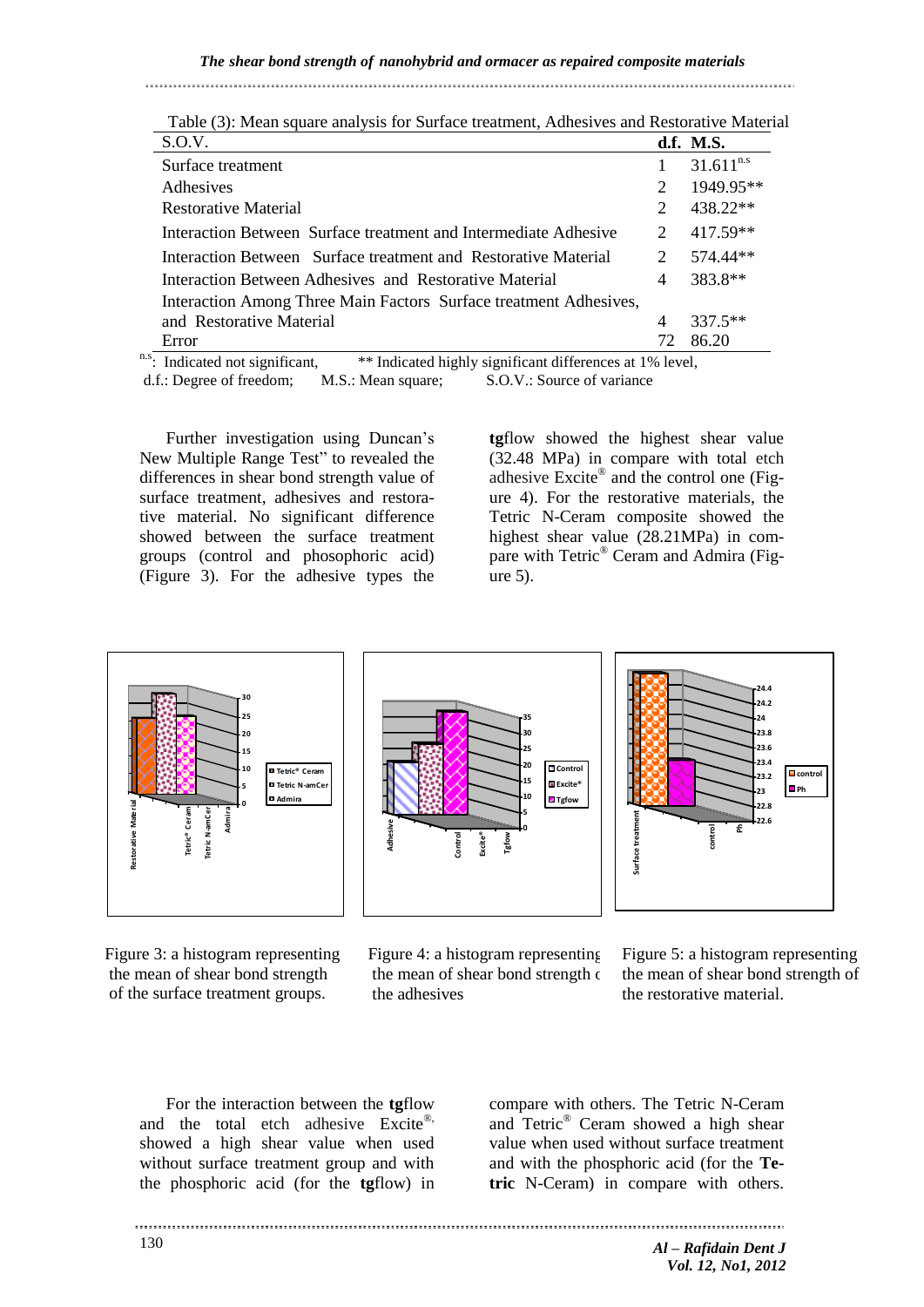The **tg**flow had high shear value with all types of restorative material while adhesive Excite ® had the same shear value with both Tetric N-Ceram and Tetric® Ceram only, and the control group of adhesive has the same shear value with Tetric N-Ceram in compare with others (Table 4).

| Table (4): Duncan's New Multiple Range Test for variables. |                           |                        |                         |                               |                     |                        |                                     |                      |                           |                               |
|------------------------------------------------------------|---------------------------|------------------------|-------------------------|-------------------------------|---------------------|------------------------|-------------------------------------|----------------------|---------------------------|-------------------------------|
|                                                            |                           | <b>Adhesive</b>        |                         |                               |                     |                        |                                     |                      |                           |                               |
| Surface treatment                                          | Restorative Material      | Control                | $\mathbb{Excite}^\circ$ | Tgfow                         | Control             | Excite®                | Tgfow                               | Surface treatment    | Mean of Surface treatment | Mean of Restorative<br>terial |
|                                                            | Tetric® Ceram             | $8.0^{\rm g}$          | $38.58^{a}$             | $35.74^{abc}$                 | $.35^b$<br>$\infty$ | $24.12^{a}$            | $33.0^{a}$                          | $27.44^a$            |                           | $21.39^{b}$                   |
| control                                                    | Tetric N-amCer            | $28.97^{a-d}$          | $25.1^{a-e}$            | $26.19^{a-d}$                 | $52^a$<br>25.       | $27.80^{a}$            | .33 <sup>a</sup><br>$\overline{31}$ | $26.75^{\text{a}}$   |                           | $28.21^{a}$                   |
|                                                            | Admira                    | $7.98^{\rm g}$         | $18.23^{\textrm{d-g}}$  | $30.82^{a-d}$                 | $15.75^{b}$         | $-29^{b}$<br><u>15</u> | 33.12 <sup>a</sup>                  | $19.01^{bc}$         |                           | $21.82^{b}$                   |
| Ě                                                          | Tetric <sup>®</sup> Ceram | 8.70 <sup>g</sup>      | $9.66^{fg}$             | $30.25^{\mathrm{a\text{-}d}}$ |                     |                        |                                     | $16.21$ <sup>c</sup> |                           |                               |
|                                                            | Tetric N-Ceram            | $22.08^{c-f}$          | $30.50^{a-d}$           | $36.46^{ab}$                  |                     |                        |                                     | $29.68^{\text{a}}$   |                           |                               |
|                                                            | Admira                    | $23.52^{b-e}$          | $12.35$ <sup>fg</sup>   | $35.41$ <sup>abc</sup>        |                     |                        |                                     | $23.76^{ab}$         |                           |                               |
| control                                                    |                           | $14.98^{b}$            | $27.30^{a}$             | $30.92^{\text{a}}$            |                     |                        |                                     |                      | 24.40                     |                               |
| Ph                                                         |                           | $18.\overline{10^{b}}$ | $17.50^{b}$             | $34.04^a$                     |                     |                        |                                     |                      | 23.22                     |                               |
|                                                            | Mean of Adhesive          | $16.54^c$              | $22.40^{b}$             | $32.48^a$                     |                     |                        |                                     |                      |                           |                               |

| Table (4): Duncan's New Multiple Range Test for variables. |  |
|------------------------------------------------------------|--|
|                                                            |  |

Different letters indicate significant differences, PH :Phosphoric acid.

Failure types of all composite were cohesive in both control and etched groups in between  $(23 \frac{9}{6} - 74\%)$  in the repairing resin. Tetric® Ceram composite and Admira exhibit adhesive failures in between (40 %- 54%) in comparing to the Tetric N-Ceram (10 %- 24%), (Table 5).

| Table (5): Type of failure between the Surface treatment and different tooth-colored restorative |  |           |  |  |  |
|--------------------------------------------------------------------------------------------------|--|-----------|--|--|--|
|                                                                                                  |  | materiale |  |  |  |

| піастіаіз.                |                   |           |       |        |     |                 |       |    |  |  |
|---------------------------|-------------------|-----------|-------|--------|-----|-----------------|-------|----|--|--|
|                           | Surface treatment |           |       |        |     |                 |       |    |  |  |
| Restorative Material      | Control           |           |       |        | Ph  |                 |       |    |  |  |
|                           | Type of testing   |           |       |        |     | Type of testing |       |    |  |  |
|                           | A                 | <b>CR</b> | CS    | М      | A   | <b>CR</b>       | CS    | M  |  |  |
| Tetric <sup>®</sup> Ceram | 40%               | 24%       | $0\%$ | 36%    | 54% | 47%             | $0\%$ | 0% |  |  |
| Tetric N-Ceram            | 24%               | 50%       | 12%   | $14\%$ | 10% | 74%             | $0\%$ | 6% |  |  |
| Admira                    | 44%               | 23%       | 16%   | 17%    | 54% | 46%             | $0\%$ | 0% |  |  |

Ph: Phosphoric acid; A: adhesive; CR: cohesive in the repairing resin; CS: cohesive in the substrate; M: mixed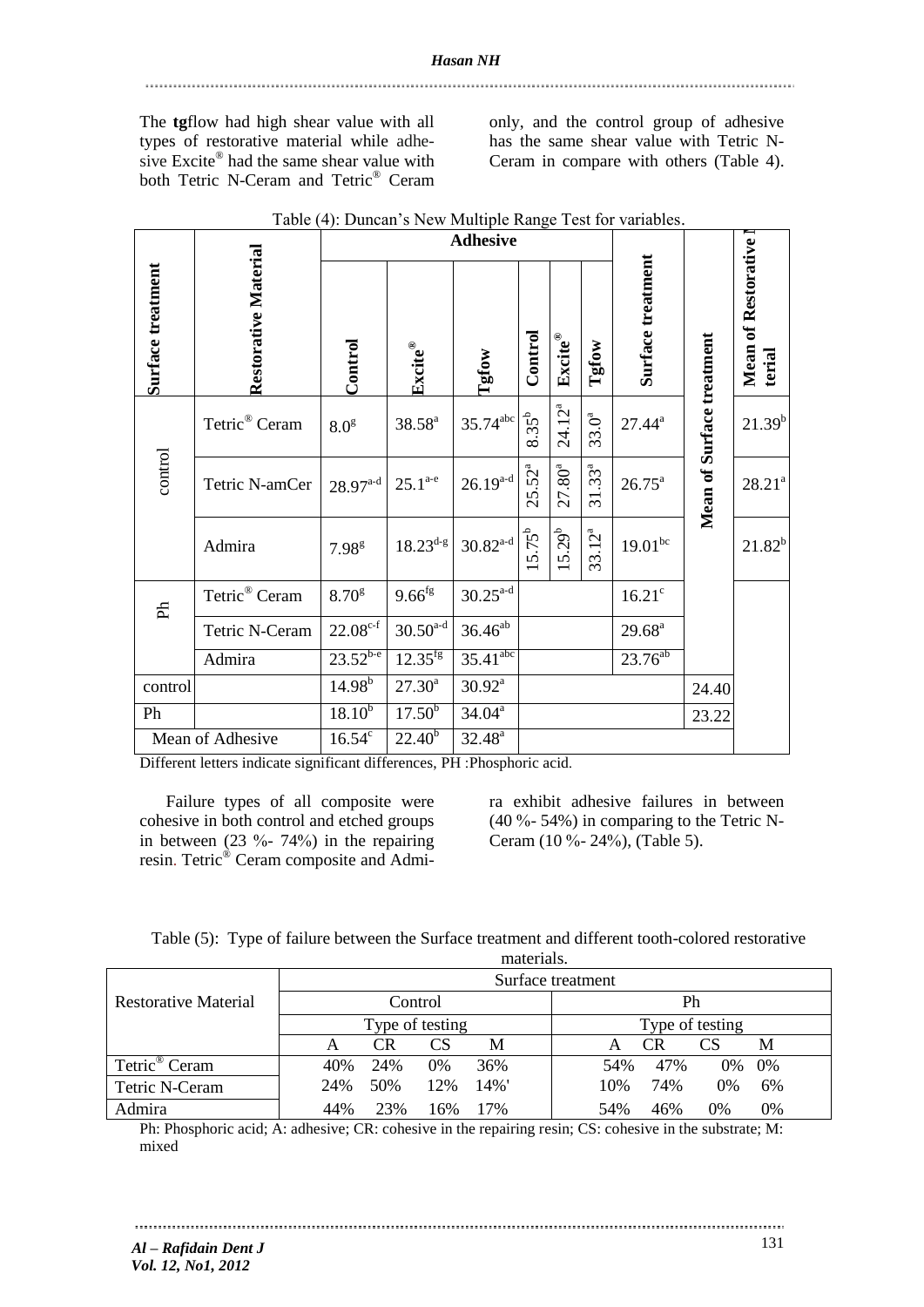## **DISCUSSION**

There are many problems in repair of aged composite resin restorations. Because there is no air-inhibited layer and degree of conversion is high  $(7, 17)$  and because of leaching of non- reacted monomers even though in minor amounts  $(18)$ . There is a reduction in number of unsaturated double bonds for producing the initial and secondary bonds between the new and old composite. Meanwhile with increasing polymerization, there is decreasing in solubility and permeability of polymer and in order to obtain a good adhesion between the aged and repaired part of composite restorative material, a roughened surface and intermediated adhesive bonding is needed for repairing composite. Increasing the surface roughness provides better mechanical interlocking and increases the probability of finding residual free carbon bonds through the treatment and bonding agent varied widely.<sup>(18)</sup> The use of phosphoric acid provided unacceptable weakest repair bond strength in both microhybrid and micro filled composites surface.<sup>(19)</sup> In our study, no significant difference on shear bond value between control and phosphoric acid groups was found which came in agreement with different studies. (20-22) Other studies showed that the acid etching did not change the morphology of the composite surface and it seemed to exert only a cleaning effect, without contributing to composite to- composite micromechanical adhesion.<sup>(20, 23)</sup>

In vitro studies on aged composites have indicated that the repair bond strength increases after the application of an intermediate adhesive resin.  $(10, 11)$  Our finding showed the same result when the tgflow as an intermediate adhesive resins applied on an old composite surfaces, significant improvement was found on shear value in compare with Excite® and control group which agreed with several studies.<sup> $(24)$ </sup> However, the use of a flowable composite resin has been shown to be a reliable method of repair for composite restorations due to its flowability.<sup> $(25)$ </sup> The filler level in a composite material determines its mechanical strength and physical properties. Flowable composite adhesive material and an overlying hybrid composite material can combine the advantages of each material to provide better marginal adaptation, mechanical strength, stress reduction, and wear resistance in operative dentistry. These materials may provide an intermediate elastic layer between the repair composite and the based layer, which may absorb the stress arising from occlusal forces and enhance increase the shear bond strength and durability of the repair. (26)

The significant differences between bond strengths of the different composites in comparing to the control group may be related to noticeable differences in filler size and shape among the different materials,  $(27)$  as well as the size of its particles contribute to the bond strength when re layering or repair is performed.  $(10, 28)$ 

The cohesive types of failure of all composites were in both control and etched groups seemed to be a typical finding and may be because composite contains numerous air inclusions. These air inclusions can act as stress points, thus giving rise to the increased likelihood of cohesive failure within the composite.<sup>(29)</sup> The higher adhesive percentage types of failure of Tetric® Ceram composite and Admira in comparing to the Tetric N-Ceram after intermediate adhesive resin application could be a consequence of its resin matrix composition. Söderholm<sup>(30)</sup> argued that the unfilled resin cannot chemically react without a coupling agent. So, the only possibility of chemical bonding with the composite is by bonding with the residual monomers in the substrate. The better results of Tetric N-Ceram are explained by the higher proportion of resin in a Nano-hybrid composite.

# **CONCLUSION**

With the limitation of this in vitro study, phosphoric acid has no effect on shear value of repaired composite. Using the tgflow, as an intermediate adhesive, give improvement on shear value for the repaired composite due to its flowability and repairing the aged composite with Tetric N-Ceram composite gives beast shear strength due to its filler size, shape, as well as the small size of its particles.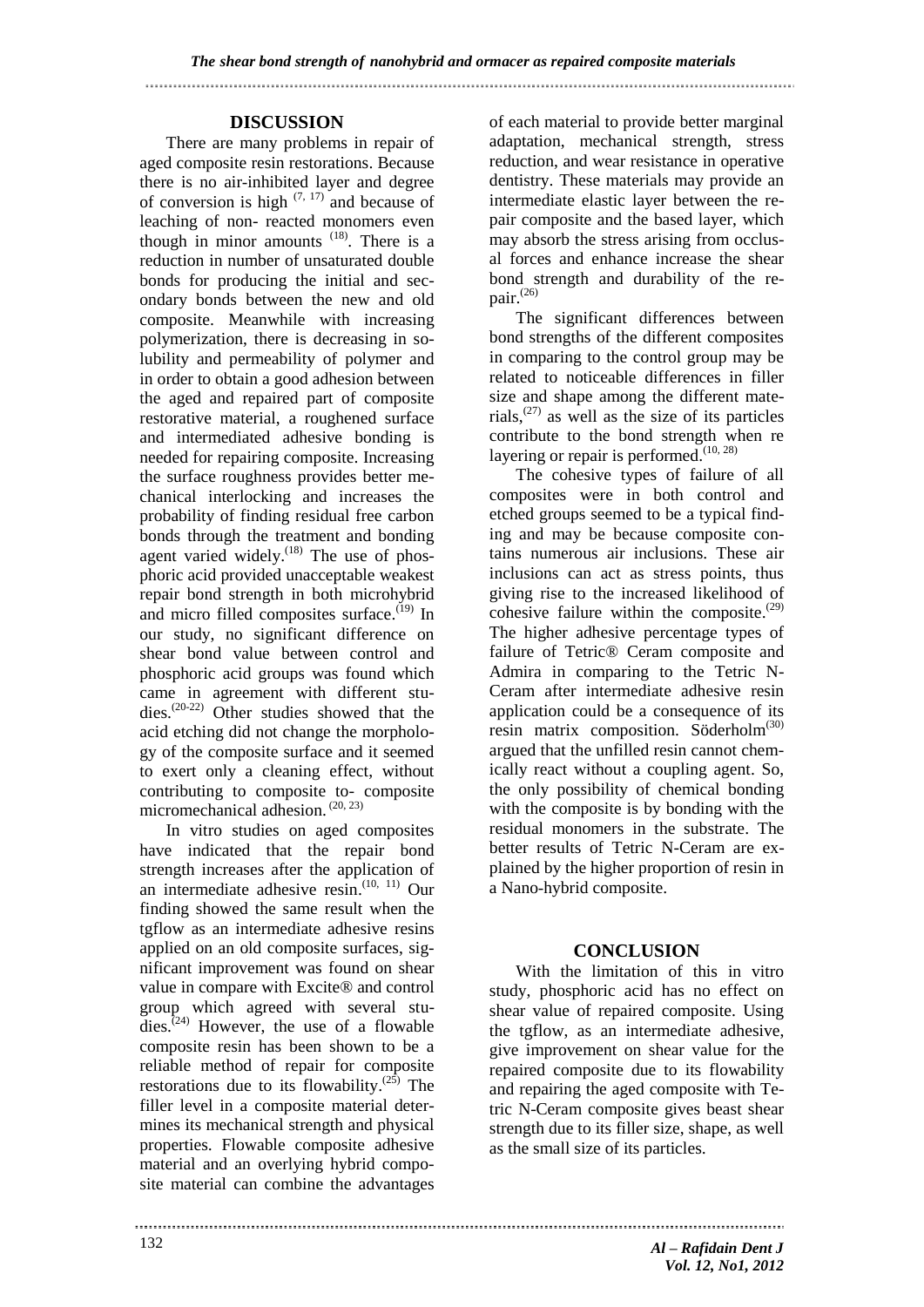### **REFERENCES**

- 1. Krejci I, Lieber CM, Lutz F. Time required to remove totally bonded toothcolored posterior restorations and related tooth substance loss. *Dent Mater*.1995; 11:34-40.
- 2. Soderholm K-JM, Roberts MJ. Variables influencing the repair strength of dental composites. *Scand J Dent Res*.1991; 99 :173-80.
- 3. Mjor IA. Repair versus replacement of failed restorations. *Int Dent J*. 1993; 43 : 466-72.
- 4. Gordan VV, Shen C, Riley J 3rd, Mjor IA .2-year clinical evaluation of repair versus replacement of composite restorations.*J Esthet Restor* . 2006; 18: 144-53.
- 5. Boyer DB, Chan KC, Torney DL .The strength of multilayer and repaired composite resin. *J Prosthet Dent* .1978; 39: 63-67.
- 6. Turner CW, Meiers JC. Repair of an aged contaminated indirect composite resin with a direct visible light -cured composite resin . Oper Dent. 1993; 18 : 187-94.
- 7. Craig RG. Powers JM. Restorative Dental Materials.11th ed .USA: Mosby; 2002.
- 8. Swift Jr, LeValley BD, BoyerDB. Evaluation of new method s for composite repair.*Dent Mat*.1992; 8:362- 65.
- 9. Causton BE .Repair of an abraded composite fillings .An in vitro study. Br Dent J .1975; 139:286-88.
- 10. Shahdad SA, Kennedy JG. Bond strength of repaired anterior composite resins: an in vitro study.*J Dent* .1998; 26:685-94.
- 11. Papacchini F, De Castro FLA, Goracci C, Sardella TN, Tay FR, Polimeni A, Ferrari M, Carvalho RM .An investigation of the contribution of saline to the composite repair strength over time using a double –sided microtensile test .*Int Dent South Africa*.2006; 8:26-36.
- 12. Brendeke J, Ozcan M .Effect of psysicochemical aging conditions on the composite–composite repair bond strength. *J Adhes Dent*. 2007; 9:393- 406 .
- 13. Moszner N, Salz U. New develop-

ments of polymeric dental composites. *Prog Polym Sci* . 2001; 26: 535-576.

- 14. Mitra SB, Wu D, Holmes B. An application of nanotechnology in advanced dental materials. *J Am Dent Assoc*. 2003; 134: 1382-90.
- 15. Sivakumar A, Valiathan A. Dental Ceramics and Ormocer Technology - Navigating the Future ! Trends Biomater . *Artif Organs*. 2006; 20(1): 40-43.
- 16. Ribeirao P. Effect of refrigeration on bond strength of self –etching adhesive systems. *Braz Dent J*.2006; 17(3).
- 17. Ruyter E, Svendsen SA .Remaining methacrylate group in composite restoratives materials. Acta odontol Scand. 1977: 36 .75-82.
- 18. Ferracane JL. Elution of leach able components from composite*. J Oral Rehabil* .1994; 21 :441-52.
- 19. Nilsoon E, Alaeddin S .Factors affecting the shear bond strength of bonded composite inlays . *Int J Prosthodont*. 2000; 13 :52-58.
- 20. [El-Askary FS,](http://www.ncbi.nlm.nih.gov/pubmed?term=%22El-Askary%20FS%22%5BAuthor%5D) [Fawzy AS,](http://www.ncbi.nlm.nih.gov/pubmed?term=%22Fawzy%20AS%22%5BAuthor%5D) [Abd El](http://www.ncbi.nlm.nih.gov/pubmed?term=%22Abd%20Elmohsen%20HM%22%5BAuthor%5D)[mohsen HM.](http://www.ncbi.nlm.nih.gov/pubmed?term=%22Abd%20Elmohsen%20HM%22%5BAuthor%5D) Tensile bond strength of immediately repaired anterior microfine hybrid restorative composite using non trimmed hourglass specimens. *[J Adhes Dent.](javascript:AL_get(this,%20)* 2009 Feb; 11(1):41-7.
- 21. Nadia M T, Nasrien Z A. Shear bond strength of resin modified glass ionomer cement bonded to different toothcolored restorative materials. *[J Con](javascript:AL_get(this,%20)[temp Dent Pract](javascript:AL_get(this,%20)*. 2007 Feb 1; 8(2):25- 34.
- 22. Susanna DO, Federica P, Ivana R, Antonella P, Marco F. Repair potential of a laboratory processed nano-hybrid resin composite. *J Oral Sc.*2008;50 (4):403-12.
- 23. [Papacchini F,](http://www.ncbi.nlm.nih.gov/pubmed?term=%22Papacchini%20F%22%5BAuthor%5D) [Radovic I,](http://www.ncbi.nlm.nih.gov/pubmed?term=%22Radovic%20I%22%5BAuthor%5D) [Magni E,](http://www.ncbi.nlm.nih.gov/pubmed?term=%22Magni%20E%22%5BAuthor%5D) [Goracci C,](http://www.ncbi.nlm.nih.gov/pubmed?term=%22Goracci%20C%22%5BAuthor%5D) [Monticelli F,](http://www.ncbi.nlm.nih.gov/pubmed?term=%22Monticelli%20F%22%5BAuthor%5D) [Chieffi N,](http://www.ncbi.nlm.nih.gov/pubmed?term=%22Chieffi%20N%22%5BAuthor%5D) [Polimeni A,](http://www.ncbi.nlm.nih.gov/pubmed?term=%22Polimeni%20A%22%5BAuthor%5D) [Ferrari M.](http://www.ncbi.nlm.nih.gov/pubmed?term=%22Ferrari%20M%22%5BAuthor%5D) Flowable composites as intermediate agents without adhesive application in resin composite repair. *[Am J Dent](javascript:AL_get(this,%20)*. 2008 Feb;  $21(1):53-8.$
- 24. Nuray C, Ahmet U, Ender K, Senih C.Effect of Flowable Composite Intermediate Layer on Bond Strength of Intra-Oral Porcelain Repair :An In-Vitro Study. *OHDMBSC*.2009; 8(2): 38- 43.
- 25. Haffe MS, Lindemuth JS, Jones

*Al – Rafidain Dent J Vol. 12, No1, 2012*